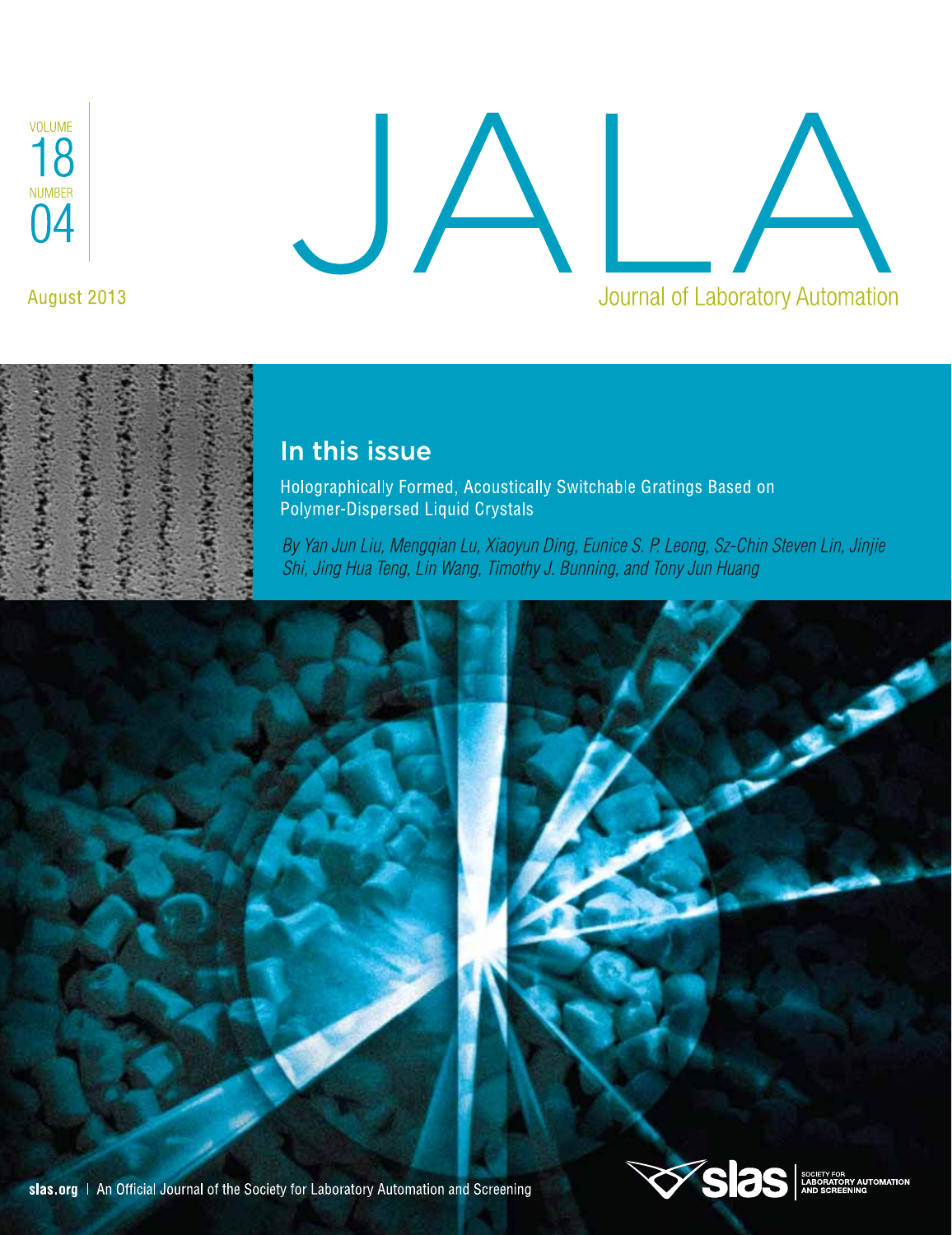## Journal of Laboratory Automation

<http://jla.sagepub.com/>

#### **Holographically Formed, Acoustically Switchable Gratings Based on Polymer-Dispersed Liquid Crystals**

DOI: 10.1177/2211068212455632 Journal of Laboratory Automation published online 21 August 2012 Timothy J. Bunning and Tony Jun Huang Yan Jun Liu, Mengqian Lu, Xiaoyun Ding, Eunice S. P. Leong, Sz-Chin Steven Lin, Jinjie Shi, Jing Hua Teng, Lin Wang,

> <http://jla.sagepub.com/content/early/2012/08/17/2211068212455632> The online version of this article can be found at:

> > Published by: **SSAGE** <http://www.sagepublications.com>

> > > On behalf of:



[Society for Laboratory Automation and Screening](http://slas.org)

**Additional services and information for Journal of Laboratory Automation can be found at:**

**Email Alerts:** <http://jla.sagepub.com/cgi/alerts>

**Subscriptions:** <http://jla.sagepub.com/subscriptions>

**Reprints:** <http://www.sagepub.com/journalsReprints.nav>

**Permissions:** <http://www.sagepub.com/journalsPermissions.nav>

>> [OnlineFirst Version of Record -](http://jla.sagepub.com/content/early/2012/08/17/2211068212455632.full.pdf) Aug 21, 2012

[What is This?](http://online.sagepub.com/site/sphelp/vorhelp.xhtml)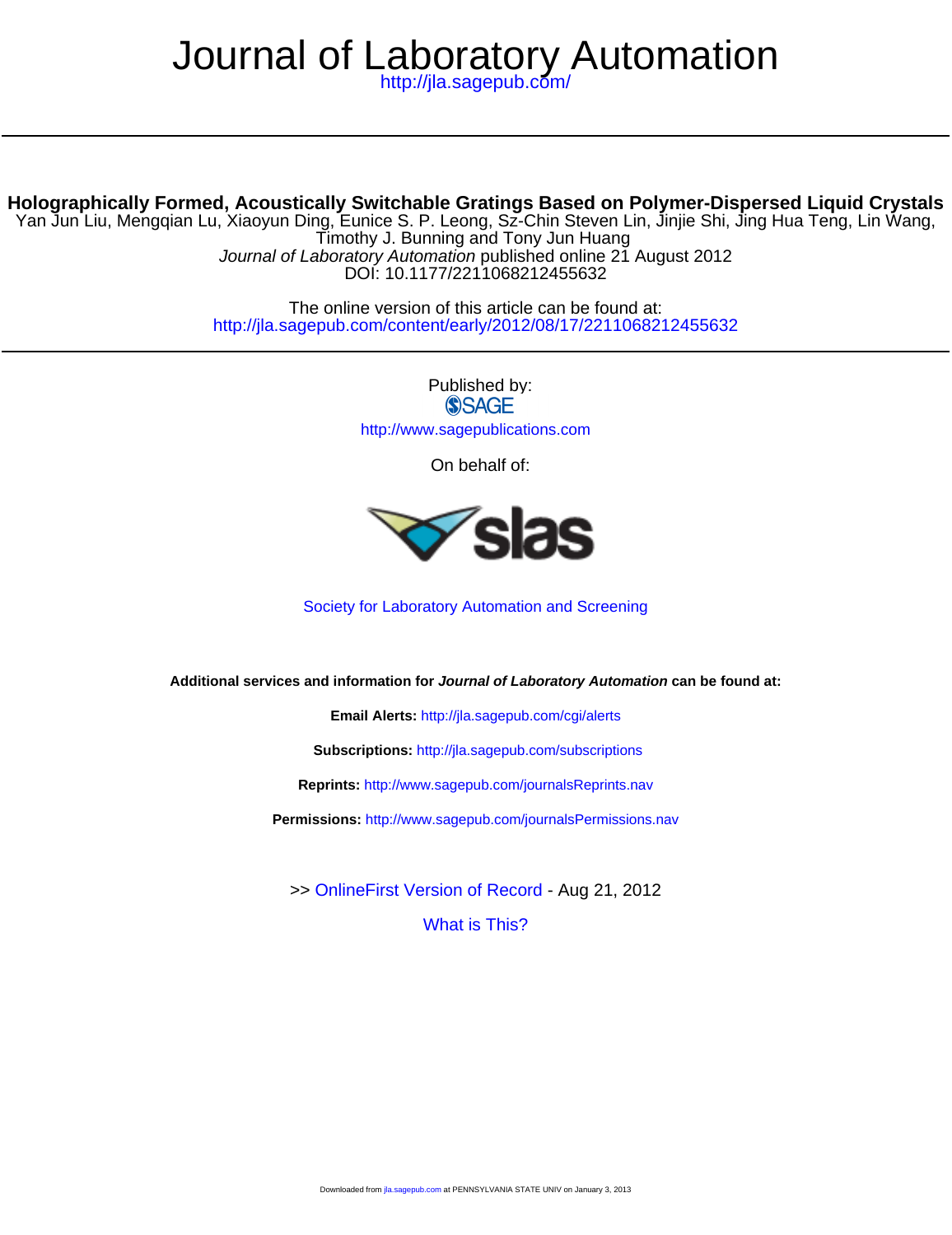## **Holographically Formed, Acoustically Switchable Gratings Based on Polymer-Dispersed Liquid Crystals**

Journal of Laboratory Automation  $XX(X)$  1–5 © 2012 Society for Laboratory Automation and Screening DOI: 10.1177/2211068212455632 http://jala.sagepub.com



**Yan Jun Liu<sup>1,2</sup>, Mengqian Lu<sup>1</sup>, Xiaoyun Ding<sup>1</sup>, Eunice S. P. Leong<sup>2</sup>,**  $\overline{\text{Sz-Chin}}$  Steven Lin<sup>1</sup>, Jinjie Shi<sup>1,3</sup>, Jing Hua Teng<sup>2</sup>, Lin Wang<sup>4</sup>, **Timothy J. Bunning<sup>5</sup> , and Tony Jun Huang1**

#### **Abstract**

We report holographic polymer-dispersed liquid crystal (H-PDLC) gratings driven by surface acoustic waves (SAWs). Our experiments show that upon applying SAWs, the H-PDLC grating exhibited switchable properties: The diffraction of the H-PDLC grating decreased, whereas the transmission increased. This acoustically switchable behavior is due to the acoustic streaming-induced realignment of liquid crystals as well as absorption-resulted thermal diffusion. Such SAW-driven H-PDLC gratings are potentially useful in many photonic applications, such as optical switches, spatial light modulators, and switchable add/drop filters.

#### **Keywords**

surface acoustic waves, acoustic streaming, H-PDLC

#### **Introduction**

Holographic polymer-dispersed liquid crystals  $(H-PDLCs)^{1}$ have been developed for a wide range of photonic applications. $2^{-7}$  In an H-PDLC structure, liquid crystals (LCs) exist within polymeric matrices as periodically arranged micro/ nano-droplets/channels. The optical properties of the entire H-PDLC structure can be effectively altered when one externally changes the orientation of LC molecules inside the droplets.<sup>8,9</sup> In this regard, electrical and optical<sup>10-19</sup> approaches have been extensively exploited to reorient the LC molecules. However, these two manipulation methods have their respective limitations. For example, electrically driven H-PDLCs demand a high electric field (10−20 V/ µm) due to the high surface area to volume ratio of small LC droplets. $20-22$  This becomes problematic because the wholly organic nature of H-PDLC devices makes them vulnerable to high electric fields, thereby forestalling practical application. In addition, optically driven devices show a propensity for poor optical contrast. To overcome these limitations, researchers are still searching for other driving schemes to meet the requirements of excellent optical performance and low power consumption.

Beyond electrical and optical driving, LC molecules can also be acoustically reoriented.<sup>23</sup> LC realignment based on acoustic waves has already found valuable applications within the areas of imaging<sup>24–26</sup> and medical diagnostics.<sup>27–29</sup> Ozaki

et al. $30,31$  used acoustic streaming to change the alignment of cholesteric LC molecules and demonstrate a lasing effect. Very recently, we have demonstrated a surface acoustic wave  $(SAW)$ –driven light shutter based on PDLCs.<sup>32</sup> The SAWdriven approach is energy efficient and free of contamination due to its unique properties. In this letter, we report SAWdriven H-PDLC gratings for switchable diffraction, which are potentially useful in many photonic applications, such as optical switches, spatial light modulators, and switchable add/drop filters.

 $^2$ Institute of Materials Research and Engineering, Singapore, Singapore <sup>3</sup>The DOW Chemical Company, Spring House, PA, USA 4 Ascent Bio-Nano Technologies Inc., State College, PA, USA <sup>5</sup>Materials and Manufacturing Directorate, Air Force Research Laboratory, Dayton, OH, USA

Received June 9, 2012.

#### **Corresponding Author:**

Tony Jun Huang, Department of Engineering Science and Mechanics, Pennsylvania State University, 212 Earth-Engineering Sciences Building, University Park, PA 16802-6812, USA Email: junhuang@psu.edu

<sup>&</sup>lt;sup>1</sup>Department of Engineering Science and Mechanics, The Pennsylvania State University, PA, USA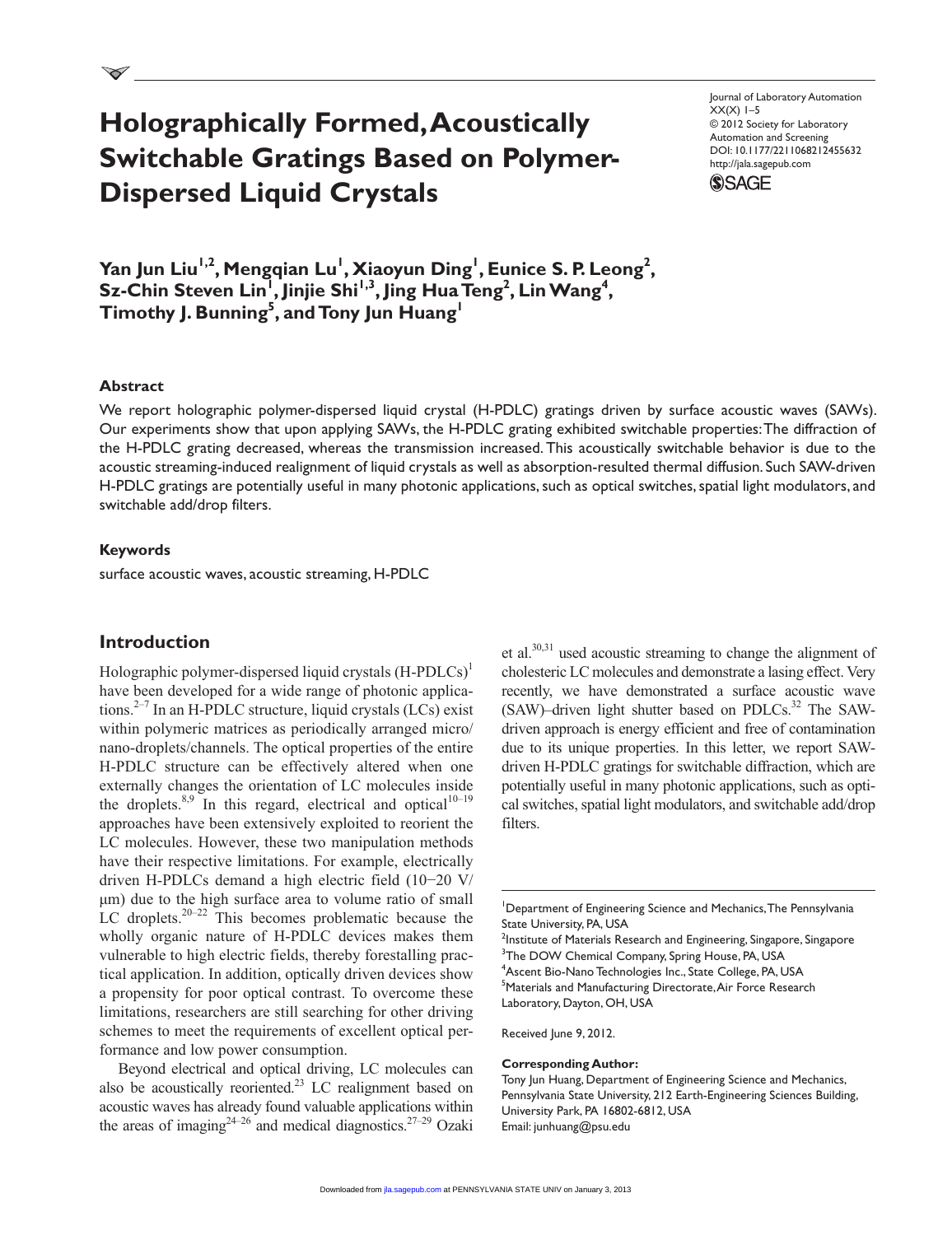#### **Materials and Methods**

#### *Sample Preparation*

In our experiment, SAWs were generated by an interdigital transducer (IDT) on a piezoelectric substrate of lithium niobate (LiNbO<sub>3</sub>). The detailed procedures for IDT fabrication can be found elsewhere.<sup>6,33–36</sup> In brief, two respective layers of metals (Ti/Au, 5 nm/80 nm) were subsequently deposited on a photoresist-patterned  $LiNbO<sub>3</sub>$  substrate. The IDTs were then released after a lift-off process. To form an H-PDLC grating, a drop of prepolymer/LC syrup was sandwiched between a glass slide and the  $LiNbO<sub>3</sub>$  substrate and then subjected to light exposure to induce phase separation between the LCs and polymers using a conventional laser holography setup. In this setup, two collimated writing beams from an Ar<sup>+</sup> laser (488 nm) intersected at an angle of  $\sim$ 20 $^{\circ}$ . Each beam had a diameter of 2 cm and an intensity of  $\sim$ 10 mW/cm<sup>2</sup>. The exposure time was 2 min. After exposure, the samples were further cured for another 10 min under a UV lamp to ensure complete polymerization. The PDLC cell thickness was controlled to be 15 µm using polystyrene beads as spacers. The prepolymer/LC syrup consisted of 43.37 wt% monomer, dipentaerythritol penta-/ hexa-acrylate (DPPHA); 6.62 wt% cross-linking monomer, *N*-vinylpyrrollidone (NVP); 0.84 wt% photoinitiator, Rose Bengal (RB); 0.92 wt% coinitiator, *N*-phenylglycine (NPG); and 48.25 wt% LC E7. The LC E7 has the ordinary refractive index of  $n_{\text{o}} = 1.52$  and a birefringence of  $\Delta n =$ 0.22 ( $n_e$  = 1.74) at room temperature. Its clearing point is 58 °C. At the isotropic state, it has a refractive index of  $n_{\text{in}}$  $\approx (2n_{\rm e} + n_{\rm g})/3 = 1.59$ . The syrup was mechanically blended to form a homogeneous mixture at a temperature of 70 °C.

#### *Experimental Setup*

**Figure 1** illustrates the structure of the SAW-driven H-PDLC grating. This grating is located between two parallel IDTs on the  $LiNbO<sub>3</sub>$  substrate. The first IDT is employed for SAW generation, whereas the second is for SAW detection. A radio frequency (RF) signal is applied to one of the two IDTs to generate the SAW, which propagates along the surface of the piezoelectric substrate. By tuning the applied frequencies from the function generator and monitoring the frequencydependent amplitude in voltage on an oscilloscope, an optimum resonant frequency can be selected as the driving frequency. At this working frequency, the diffraction properties of H-PDLC gratings will be investigated.

#### **Results**

*H-PDLC Grating*

**Figure 2** shows the scanning electron microscopy (SEM) image of the H-PDLC grating with the LC cell de-capped



**Figure 1.** Schematic of the device structure of the surface acoustic wave (SAW)–driven holographic polymer-dispersed liquid crystal (H-PDLC) grating. The liquid crystal (LC) droplets are periodically arranged in the polymer matrix with droplet directions randomly aligned. The coordinate system is chosen to make the SAW propagate along the *x*-axis. The interdigital transducer (IDT) and H-PDLC have a working area of 6  $\times$  8 mm<sup>2</sup> and 8  $\times$  8 mm<sup>2</sup>, respectively.



**Figure 2.** A scanning electron microscopy (SEM) image showing the morphologies of the holographic polymer-dispersed liquid crystal (H-PDLC) grating.

and LC removed. It is clear that polymer-rich (lighter stripes) and LC-rich (darker stripes) lamellae alternate inside the grating structure. The two-beam interference at an angle of ~20° produced a 700-lines/mm H-PDLC grating with a period of 1.4 µm. Judging from the small holes, where the LC droplets reside, the size of most LC droplets is in the range of 50 to 300 nm in diameter.

#### *Acoustically Switchable Property*

In our experiments, after the H-PDLC grating fabrication, we found the optimum working frequency of SAWs to be 18.76 MHz, which is in strong agreement with the calculation from the IDT period  $\lambda$  ( $\lambda$  = 200 µm, SAW velocity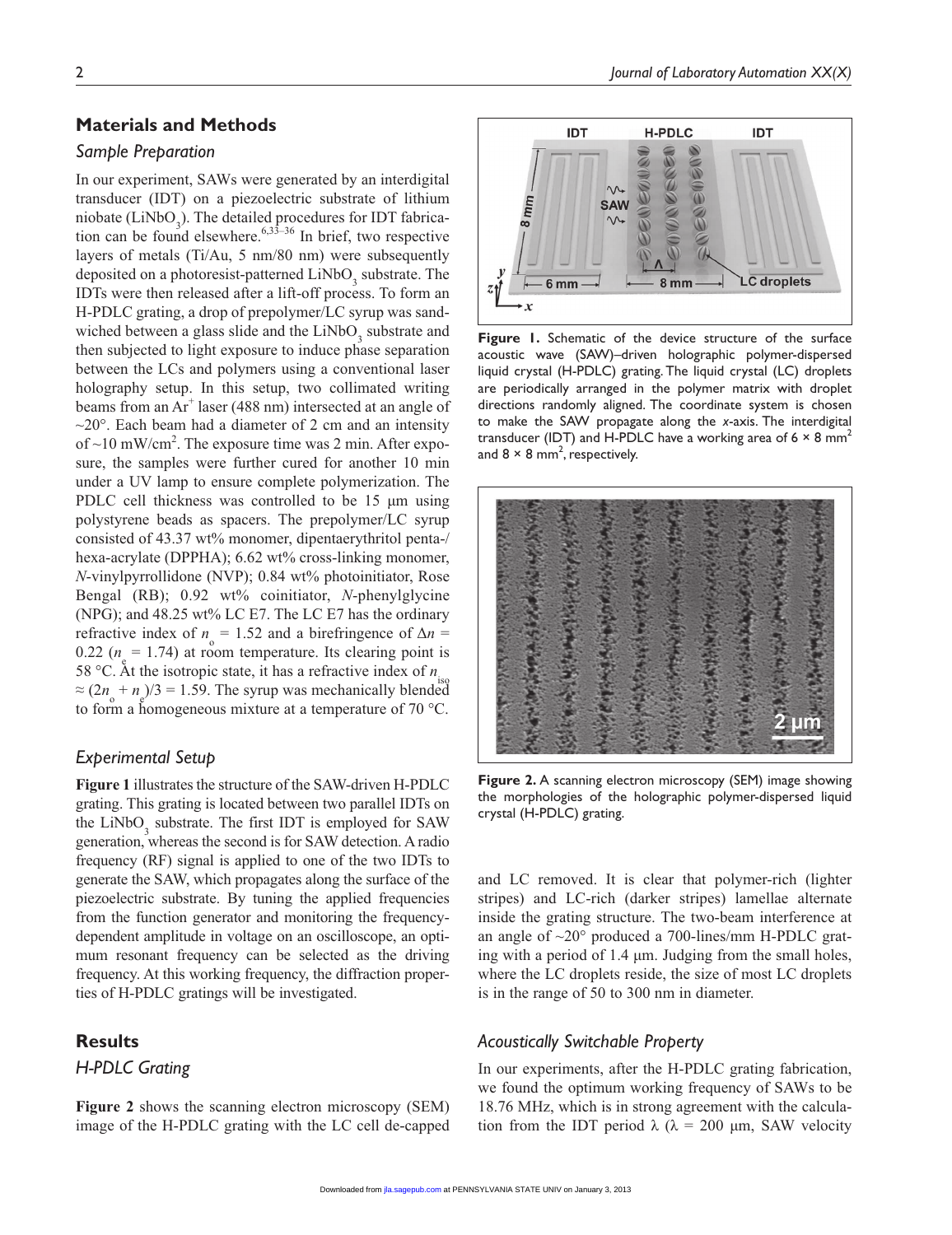

**Figure 3.** The switching dynamics of the first-order diffraction as a function of the acoustic power. The insets (I−IV) show the captured intensity changes at the applied acoustic powers of 0, 8, 16, and 24 dBm, respectively.

under the working situation  $c \approx 3750$  m/s, so the working frequency  $f = c/\lambda = 18.75$  MHz). At this frequency, we investigated the intensity changes of the first-order diffraction of the H-PDLC grating. An He-Ne laser (633 nm) beam was normally incident on the sample. The diffracted intensity was collected by a power meter and fed into a computer. **Figure 3** shows the first-order diffraction as a function of applied acoustic power. The diffraction intensity gradually decreases with the increase of the applied acoustic power. We attribute this change to the acoustic streaming-induced realignment of LC molecules as well as absorption-resulted thermal diffusion. When the propagating SAW encounters the H-PDLC grating, the acoustic wave attenuates while propagating due to the absorption and thermal conduction of the grating itself. The attenuated acoustic wave exerts a net force on the LC molecules inside the droplets through momentum conservation, which causes a steady flow known as acoustic streaming. $37$  This acoustic streaming could lead to a vortical current inside the LC droplets that is responsible for realigning most of the LC molecules perpendicular to the substrate.<sup>38</sup> When most of the LC molecules align perpendicular to the substrate, the normally incident light sees only the ordinary refractive index of the LCs regardless of its polarization, which is nearly the same as the refractive index of the polymer matrix. As a result, the index modulation inside the grating disappears, as does the diffraction of the grating. In **Figure 3**, the threshold switching power (the point of diffraction intensity change) is  $\sim$  4 dBm, whereas the switching power (the point at which the diffraction intensity reaches a minimum) is  $\sim$ 24 dBm. The inset shows the captured intensity

changes at the applied acoustic power of 0, 8, 16, and 24 dBm, respectively. It is evident that the diffraction intensity decreases while the transmission intensity increases. It is worth mentioning that with the increase of the acoustic power, the scattering of the H-PDLC grating also decreases along the normal incidence. The scattering originates from the LC droplet size distribution. In the H-PDLC grating, large LC droplets tend to scatter more light, producing a haze effect. When the acoustic field is applied on the sample, these large droplets will be the first to align due to their higher volume to surface area ratio, after which the haze will disappear, resulting in decreased scattering. When the acoustic power continues to increase, the smaller droplets start to align, and the index modulation further decreases. As a result, minimal scattering will be achieved. This is also confirmed from the inset of **Figure 3**, where the lightscattering profile becomes smaller with the increase of acoustic power.

Furthermore, the switching dynamics of H-PDLC gratings were explored when the IDT was switched on and off. **Figure 4a** shows the diffraction changes during on and off processes under different acoustic power. One can see that the switching-on process strongly depends on the acoustic power. The higher the acoustic power applied, the faster the switching-on process occurs within the H-PDLC grating. At a certain acoustic power, the switching-on time and the contrast will finally saturate. From **Figure 4a**, it can be seen that the switching-off time keeps almost constant, since it is dependent only on the material properties of LCs. In our experiment, at the applied acoustic power of 30 dBm, the optimized switching-on and switching-off times were  $\sim$ 12 s and ~82 s, respectively; the achieved optical contrast, defined as maximum diffraction over minimum diffraction, was about 19.

#### **Discussion**

According to the report by Greanya et al.,<sup>39</sup> the switching process of an LC sample by an acoustic wave usually has two relaxation modes with fast and slow time scales. For the H-PDLC grating, the experimental switching-on curves were also fitted using a double exponential function:

$$
\eta_{DE}(t) = \frac{I(t)}{I_0} = \frac{I_{D0}}{I_0} \left\{ 1 - \sin^2 \left\{ \frac{1}{2} \delta_i \left[ 1 - \exp\left( -t/\tau_1 \right) \right]^2 + \frac{1}{2} \delta_2 \left[ 1 - \exp\left( -t/\tau_2 \right) \right]^2 \right\} \right\} (1)
$$

where  $\delta$ <sub>*i*</sub> and  $\tau$ <sub>*i*</sub> (*i* = 1, 2) are the fitting parameters, representing phase retardation and switching-on time. **Figure 4b** shows a detailed examination of the switching-on process. From **Figure 4b**, the double exponential function fits well with the dynamic switching behavior over the full range of switching-on time, which confirms that the switching process of the H-PDLC grating has two relaxation modes (slow and fast) with different time scales. We also note from the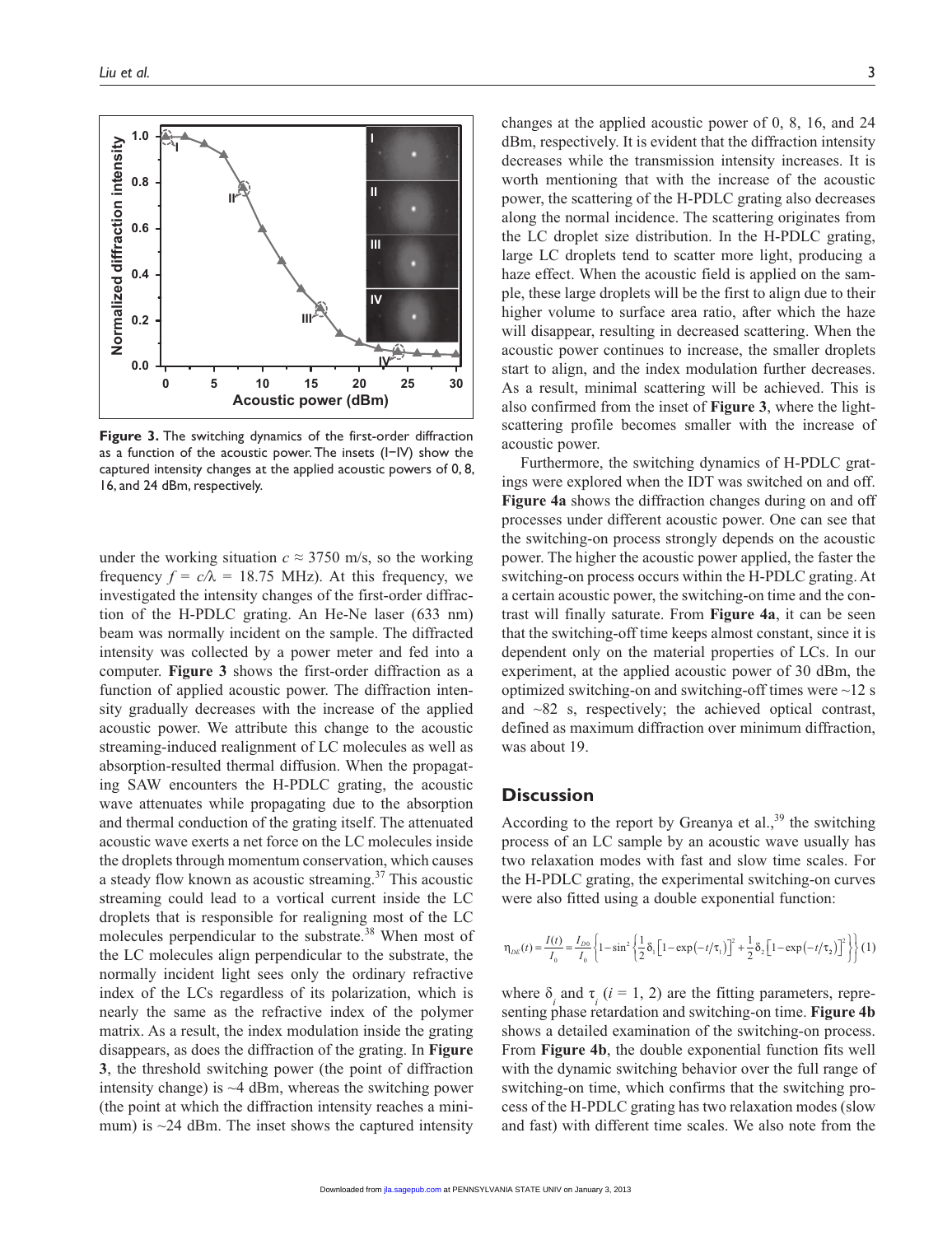

**Figure 4.** (**a**) The switching dynamics as a function of time for the first-order diffraction of the holographic polymer-dispersed liquid crystal (H-PDLC) grating under acoustic powers of 22, 24, 26, 28, and 30 dBm, respectively. (**b**) The switching-on process for the normalized diffraction extracted from **a**. The dot and solid curves represent the experimental data and corresponding fitting using a double-exponential function, respectively. The inset shows the magnified switching-on process on a short time scale.

fitting of the graph that the time scales for switching on of relaxation modes  $\tau$ <sub>*l*</sub> and  $\tau$ <sub>2</sub> vary dramatically depending on the applied acoustic power. At higher acoustic power, both slow and fast relaxation modes have the same order of magnitude for switching-on time, whereas at lower acoustic power, the slow relaxation mode is one order slower than the fast relaxation mode.

In summary, we have demonstrated a SAW-driven H-PDLC grating based on the acoustic streaming-induced realignment of LC molecules as well as absorption-resulted thermal diffusion. Upon applying the SAW, the diffraction of the H-PDLC grating can be switched due to the refractive index matching between the polymer and LC lamella. This acoustically switchable property makes H-PDLC–based devices a promising prospect for photonic applications, including switches, modulators, and filters.

#### **Acknowledgments**

We thank Jason Scott for his helpful discussion.

#### **Declaration of Conflicting Interests**

The authors declared no potential conflicts of interest with respect to the research, authorship, and/or publication of this article.

#### **Funding**

The authors disclosed receipt of the following financial support for the research, authorship, and/or publication of this article: This research was supported by National Institutes of Health (Director's New Innovator Award, 1DP2OD007209-01), the Air Force Office of Scientific Research, the National Science Foundation (NSF), and the Penn State Center for Nanoscale Science (MRSEC). Components of this work were conducted at the Penn State node of the NSF-funded National Nanotechnology Infrastructure Network.

#### **References**

- 1. Bunning, T. J.; Natarajan, L. V.; Tondiglia, V. P.; Sutherland, R. L. Holographic Polymer-Dispersed Liquid Crystals (H-PDLCs). *Ann. Rev. Mater. Sci*. **2000**, *30*, 83–115.
- 2. Liu, Y. J.; Zhang, B.; Jia, Y.; Xu, K. S. Improvement of the Diffraction Properties in Holographic Polymer Dispersed Liquid Crystal Bragg Gratings. *Opt. Commun*. **2003**, *218*(1–3), 27–32.
- 3. Liu, Y. J.; Sun, X. W.; Liu, J. H.; Dai, H. T.; Xu, K. S. A Polarization Insensitive  $2 \times 2$  Optical Switch Fabricated by Liquid Crystal–Polymer Composite. *Appl. Phys. Lett*. **2005**, *86*(4), 041115.
- 4. Liu, Y. J.; Sun, X. W.; Shum, P.; Li, H. P.; Mi, J.; Ji, W.; Zhang, X. H. Low-Threshold and Narrow-Linewidth Lasing from Dye-Doped Holographic Polymer-Dispersed Liquid Crystal Transmission Gratings. *Appl. Phys. Lett*. **2006**, *88*(6), 061107.
- 5. Shi, J.; Hsiao, V. K. S.; Huang, T. J. Nanoporous Polymeric Transmission Gratings for High-Speed Humidity Sensing. *Nanotech*. **2007**, *18*(46), 465501.
- 6. Shi, J.; Hsiao, V. K. S.; Walker, T. R.; Huang, T. J. Humidity Sensing Based on Nanoporous Polymeric Photonic Crystals. *Sensor Actuat. B-Chem*. **2008**, *129*(1), 391–396.
- 7. Yan, W.; Hsiao, V. K. S.; Zheng, Y. B.; Shariff, Y. M.; Gao, Tieyu.; Huang, T. J. Towards Nanoporous Polymer Thin Film–Based Drug Delivery Systems. *Thin Solid Films*. **2009**, *517*(5), 1794–1798.
- 8. Hsiao, V. K. S.; Waldeisen, J. R.; Zheng, Y. B.; Lloyd, P. F.; Bunning, T. J.; Huang, T. J. Aminopropyltriethoxysilane (APTES)–Functionalized Nanoporous Polymeric Gratings: Fabrication and Application in Biosensing. *J. Mater. Chem*. **2007**, *17*(46), 4896–4901.